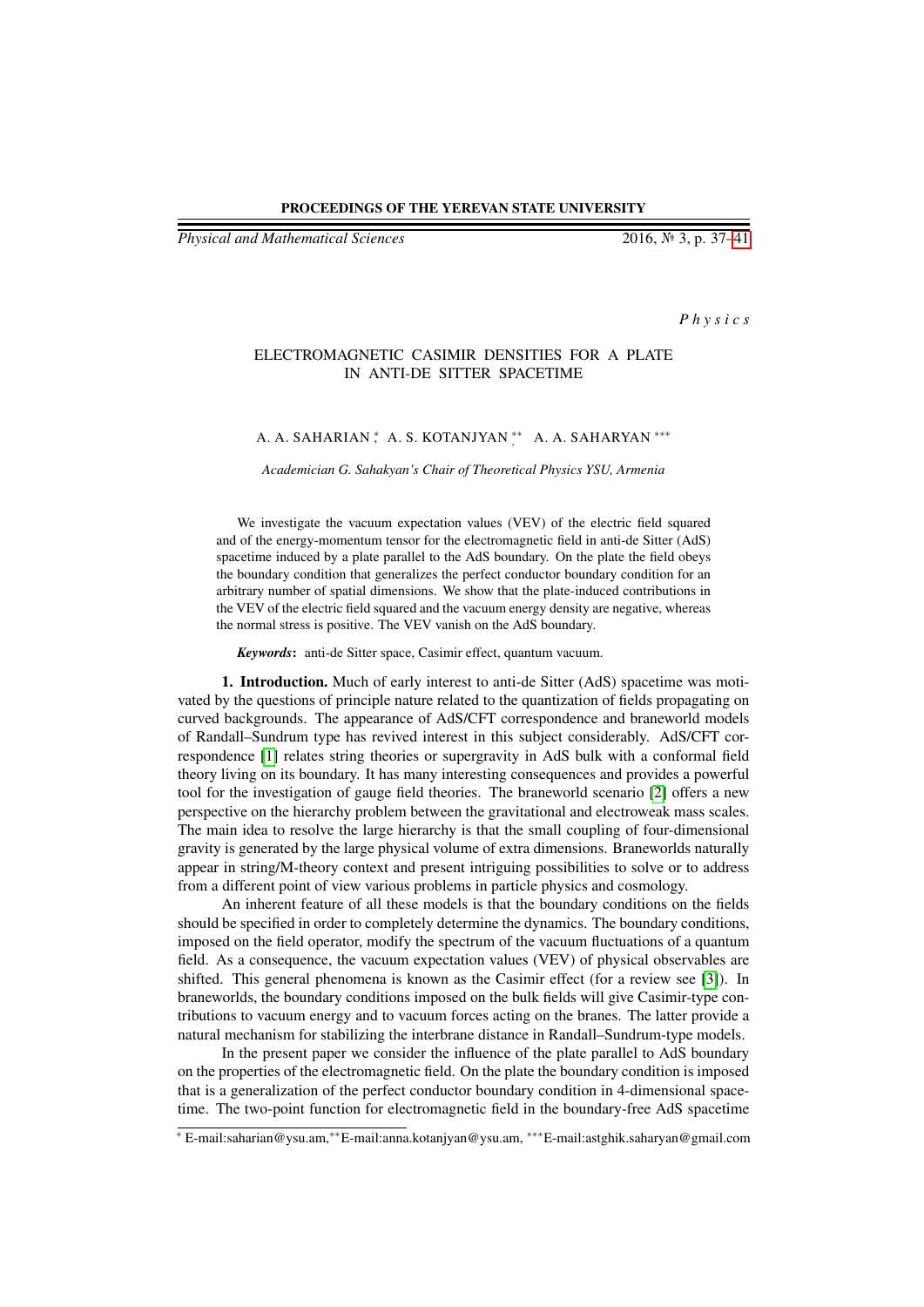is investigated in [\[4\]](#page-4-4). The electromagnetic Casimir densities in de Sitter spacetime for flat boundaries have been considered in [\[5,](#page-4-5) [6\]](#page-4-6). The electromagnetic two-point functions and the Casimir effect in background of more general Friedmann–Robertson–Walker cosmologies are discussed in [\[7\]](#page-4-7).

Outline of the paper is as follows. In next Section we describe the geometry of the problem and present the mode functions. The VEV of the electric field squared and of the energy-momentum tensor in the region between the plate and AdS boundary are investigated in Sections 3 and 4 respectively.

2. Background Geometry and the Modes. We consider the quantum electromagnetic field in background of  $(D+1)$ -dimensional AdS spacetime. The latter will be described in the Poincaré coordinates with the line element

$$
ds^2 = g_{ik}dx^i dx^k = e^{-2y/\alpha} \eta_{\mu\nu} dx^{\mu} dx^{\nu} - dy^2,
$$
\n(1)

where Latin and Greek indices run over the values 0,1,...,*D* and 0,1,...,*D*−1 respectively,  $\eta_{\mu\nu} = \text{diag}(1, -1, \dots, -1)$  and  $\alpha$  is the curvature radius. For the corresponding curvature scalar one has  $R = -D(D+1)/\alpha^2$ .

In addition to the coordinate *y*, we will use the coordinate  $z = \alpha e^{y/\alpha}$ ,  $0 \le z < \infty$ , in terms of which the line element takes a conformally-flat form  $ds^2 = (\alpha/z)^2 \eta_{ik} dx^i dx^k$  with  $x^D = z$ . Hypersurfaces  $z = 0$  and  $z = \infty$  correspond to AdS boundary and horizon respectively.

We assume the presence of a boundary located at  $z = z<sub>0</sub>$ , on which the electromagnetic field obeys the boundary condition

<span id="page-1-0"></span>
$$
n^{V_1} * F_{V_1 \cdots V_{D-1}} = 0,\t\t(2)
$$

where  $n^{v_1}$  is the normal vector to the boundary,  ${}^*F_{v_1\cdots v_{D-1}}$  is the dual of the field tensor  $F_{\mu\nu} = \partial_{\mu}A_{\nu} - \partial_{\nu}A_{\mu}$ , and  $A_{\mu}$  is the vector potential. This condition generalizes the perfectly conducting boundary condition in standard  $D = 3$  electrodynamics.

We are interested in the VEV of the electric field squared and of the energy-momentum tensor for electromagnetic field in the region  $0 \le z \le z_0$ . For evaluation of the VEV a complete set of electromagnetic modes, obeying condition [\(2\)](#page-1-0), is required. This set can be found in a way similar to that was used in [\[8\]](#page-4-8) for the region  $z_0 \leq z < \infty$ . In the gauge  $A_D = 0$ ,  $\nabla_i A^i = 0$ the corresponding eigenfunctions, regular on AdS boundary, have the form

<span id="page-1-1"></span>
$$
A_{(\sigma\lambda\mathbf{k})l} = C\epsilon_{(\sigma)l} z^{D/2-1} J_{D/2-1}(\lambda z) e^{i\mathbf{k}\cdot\mathbf{x}-i\omega t},
$$
\n(3)

where  $J_{\nu}(x)$  is the Bessel function,  $\mathbf{x} = (x^1, x^2, ..., x^{D-1}), \mathbf{k} = (k^1, k^2, ..., k^{D-1}),$  $\omega = \sqrt{\lambda^2 + k^2}$ . The index  $\sigma = 1, ..., D - 1$  corresponds to different polarizations. The polarization vectors are normalized by relation  $\eta^{\mu\nu}\epsilon_{(\sigma)\mu}\epsilon_{(\sigma)\nu} = -\delta_{\sigma\sigma'}$ . From the gauge conditions we have  $\varepsilon_{(\sigma)D} = 0$  and  $k^{\mu} \varepsilon_{(\sigma)\mu} = 0$ . Combining these relations, one can see that

$$
\sum_{\sigma=1}^{D-1} \varepsilon_{(\sigma)\mu} \varepsilon_{(\sigma)\nu} = -\eta_{\mu\nu} + k_{\mu} k_{\nu} / \lambda^2.
$$
 (4)

From the boundary condition [\(2\)](#page-1-0) at  $z = z_0$  it follows that the eigenvalues of  $\lambda$  are the roots of the equation

$$
J_{D/2-1}(\lambda z_0) = 0.
$$
 (5)

We denote the zeros of the function  $J_{D/2-1}(x)$  by  $j_n$  with  $n = 1, 2, \ldots, 0 < j_n < j_{n+1}$ . Then, for the eigenvalues of the  $\lambda$ , we get  $\lambda = j_n/z_0$ . The coefficient *C* in [\(3\)](#page-1-1) is found from the normalization condition and is given by

$$
C^{2} = \frac{2\left(2\pi\right)^{2-D} \alpha^{3-D}}{z_0^2 \omega J_{D/2-1}^2(j_n)}.
$$
\n<sup>(6)</sup>

Note that one has  $J'_{D/2-1}(j_n) = -J_{D/2}(j_n)$ .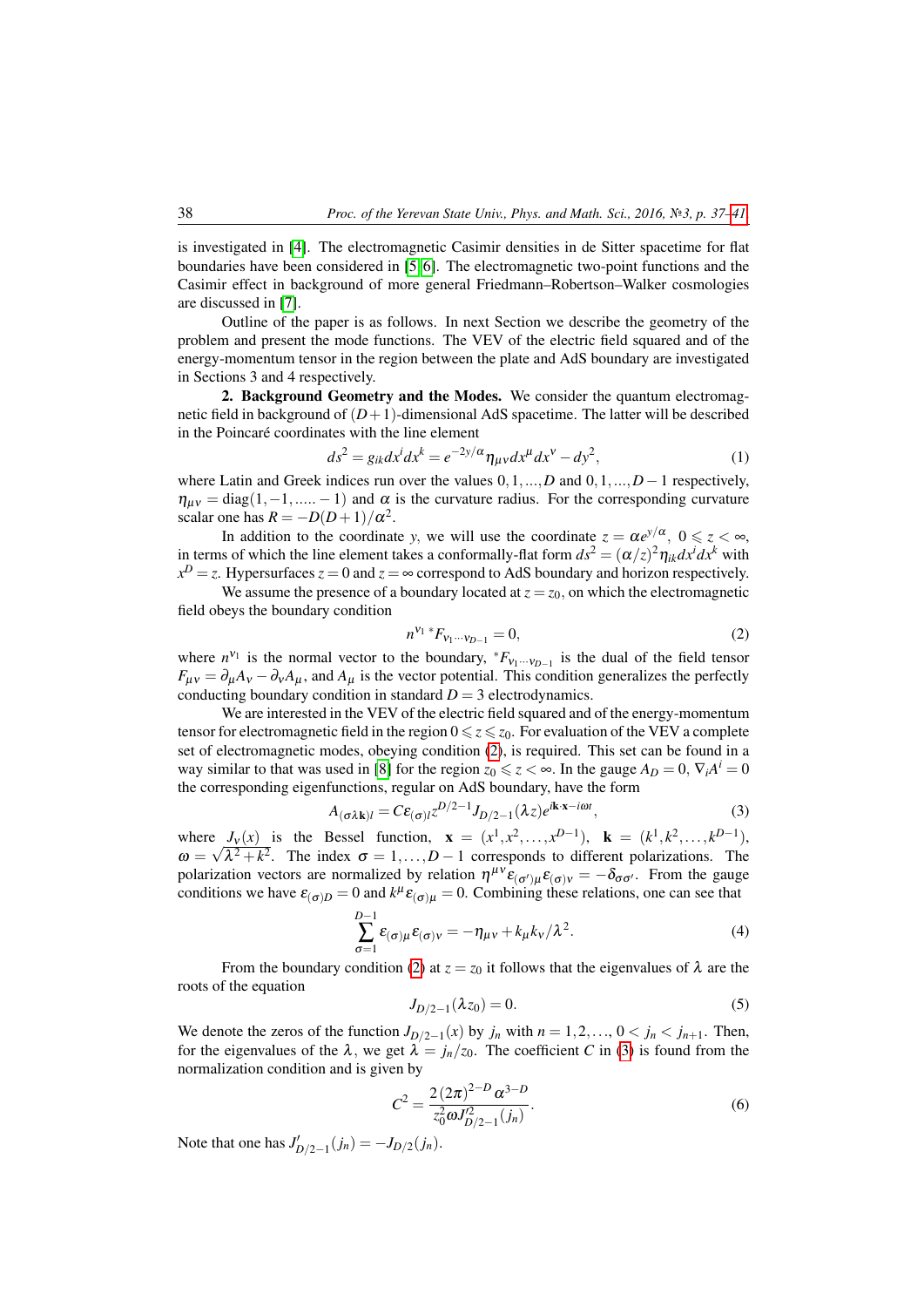3. VEV of the Electric Field Squared. In this section we investigate the VEV of the electric field squared  $\langle 0|E^2|0\rangle \equiv \langle E^2\rangle$ , where  $|0\rangle$  stands for the vacuum state. This VEV is evaluated by using the mode-sum formula

<span id="page-2-0"></span>
$$
\langle E^2 \rangle = g^{00} g^{il} \sum_{\sigma=1}^{D-1} \int d\mathbf{k} \sum_{n=1}^{\infty} F_{(\sigma \lambda \mathbf{k}) 0i}(x) F^*_{(\sigma \lambda \mathbf{k}) 0i}(x), \tag{7}
$$

where  $F_{(\sigma \lambda \mathbf{k})i}(x)$  is the field tensor corresponding to the vector potential [\(3\)](#page-1-1) and the star means the complex conjugate. The expression in the right hand side of [\(7\)](#page-2-0) diverges. In order to have a finite expression, we assume that some cutoff function is introduced without writing it explicitly. The special form of that function will not be important for the further discussion.

The expression [\(7\)](#page-2-0) contains the summation over the zeros of the Bessel function  $J_{D/2-1}(x)$ . These zeros are given implicitly and this expression is not convenient for the numerical evaluation. For a function  $f(u)$  analytic in the right half plane Re $u > 0$ , we use the generalized Abel–Plana formula [\[9\]](#page-4-9)

<span id="page-2-1"></span>
$$
\sum_{n=1}^{\infty} \frac{f(j_n)}{j_n J_{D/2-1}^2(j_n)} =
$$
\n
$$
\frac{1}{2} \int_0^{\infty} du f(u) + \frac{1}{2\pi} \int_0^{\infty} du \frac{K_{D/2-1}(u)}{I_{D/2-1}(u)} \left[ e^{-\pi i D/2} f(iu) + e^{\pi i D/2} f(-iu) \right],
$$
\n(8)

where  $I_V(x)$  and  $K_V(x)$  are the modified Bessel functions. It can be shown that the contribution of the first integral in [\(8\)](#page-2-1) to  $\langle E^2 \rangle$  corresponds to the VEV of the electric field squared in the geometry without the plate  $z = z_0$ . The latter will be denoted by  $\langle E^2 \rangle_0$ . As a consequence, we get the following decomposition

$$
\langle E^2 \rangle = \langle E^2 \rangle_0 + \langle E^2 \rangle_b, \tag{9}
$$

where  $\langle E^2 \rangle_b$  is induced by the plate. For points outside of the plate, all the divergences are contained in the boundary-free part only and renormalization is reduced to the renormalization of the latter. From the maximal symmetry of AdS bulk we expect that renormalized VEV  $\langle E^2 \rangle$ <sub>0</sub> does not depend on the spacetime point.

For the boundary-induced contribution we find the following expression

<span id="page-2-2"></span>
$$
\langle E^2 \rangle_b = -\frac{(D-1)(z/z_0)^{D+2}}{(4\pi)^{D/2-1} \Gamma(D/2+1) \alpha^{D+1}} \int_0^\infty dx x^{D+1} = \frac{K_{D/2-1}(x)}{I_{D/2-1}(x)} \left[ I_{D/2-2}^2(xz/z_0) + 2I_{D/2-1}^2(xz/z_0) \right].
$$
\n(10)

This part is always negative. For the special case  $D = 3$  the VEV reduces to

$$
\langle E^2 \rangle_b = \frac{(z/z_0)^4}{4\pi\alpha^4} \left[ \frac{\pi^2}{15} - \int_0^\infty dx \frac{x^3 \cosh(xz/z_0)}{e^x - 1} \right].
$$
 (11)

The Minkowskian limit corresponds to  $\alpha \to \infty$  for a fixed value of the coordinate *y*. By taking into account the relation between the coordinates *y* and *x*, we find  $z \approx \alpha + y$  and  $z/z_0 \approx 1 + (y - y_0)/\alpha$ . The dominant contribution to the integral in [\(10\)](#page-2-2) comes from large values of the integration variable. By using the asymptotic expressions for the modified Bessel functions for large arguments, we find  $\langle E^2 \rangle_b \rightarrow \langle E^2 \rangle_b^{(M)}$  $b^{(W)}$ , where

<span id="page-2-3"></span>
$$
\langle E^2 \rangle_b^{(\mathbf{M})} = -\frac{3(D-1)\Gamma((D+1)/2)}{2(4\pi)^{(D-1)/2}(y_0 - y)^{D+1}}\tag{12}
$$

is the VEV induced by a plate in Minkowski spacetime located at  $y = y_0$ .

The VEV [\(10\)](#page-2-2) diverges on the plate  $z = z<sub>0</sub>$ . For points near the plate, assuming that  $1-z/z_0 \ll 1$ , the leading term in the asymptotic expansion over the distance from the plate is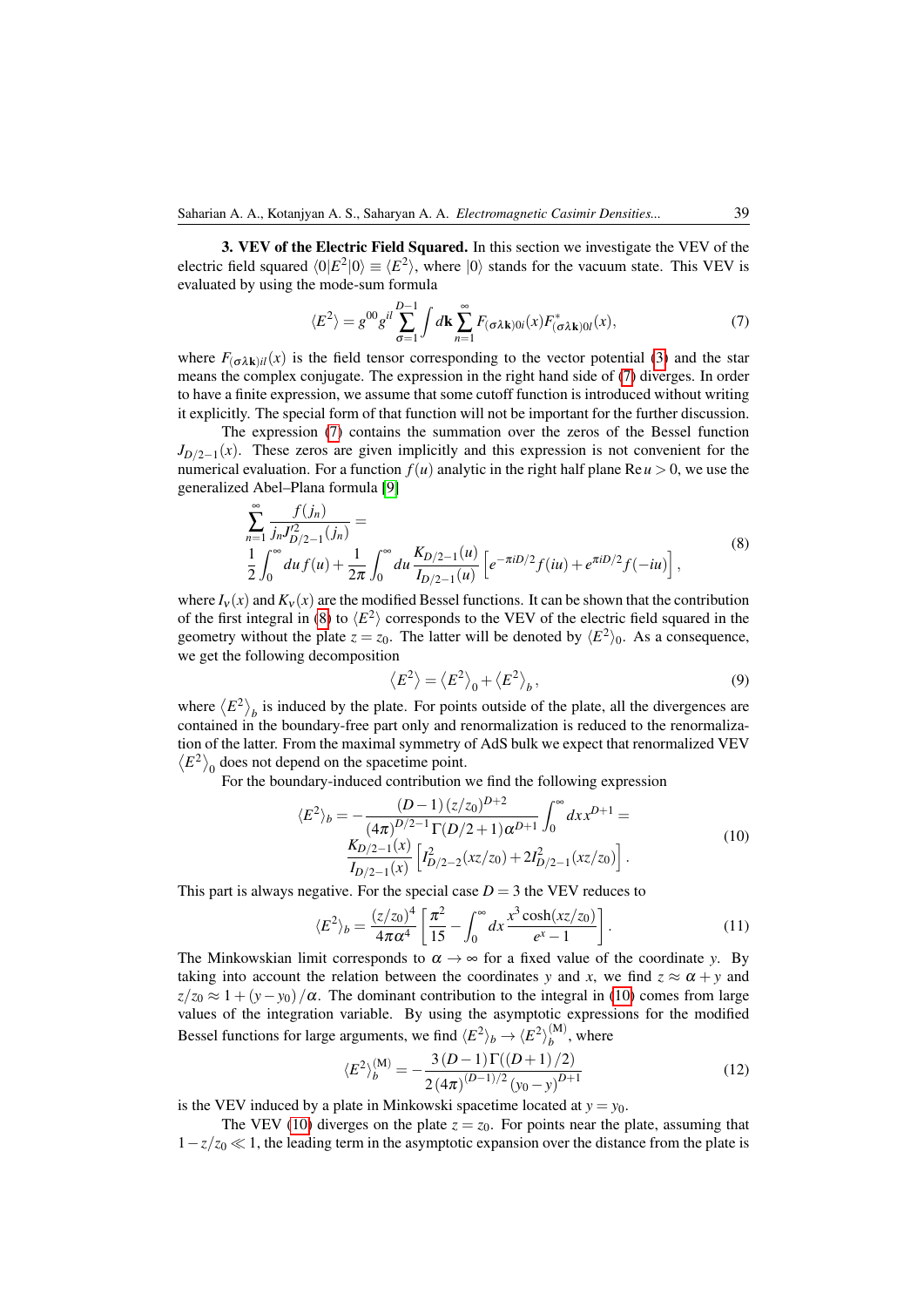given by [\(12\)](#page-2-3). On AdS boundary, corresponding to  $z = 0$ , the boundary-induced VEV  $\langle E^2 \rangle_b$ vanishes. The leading term is given by the expression

$$
\langle E^2 \rangle_b \approx -\frac{2^{6-2D} \pi^{1-D/2} (D-1) (z/z_0)^{2D-2}}{\Gamma(D/2+1) \Gamma^2(D/2-1) \alpha^{D+1}} \int_0^\infty dx x^{2D-3} \frac{K_{D/2-1}(x)}{I_{D/2-1}(x)}
$$
(13)

for  $D \ge 4$  and by  $\langle E^2 \rangle_b \approx \frac{-2\pi^5 \alpha^{-4} (z/z_0)^6}{62}$  $\frac{f(x/20)}{63}$  for  $D = 3$ .

4. VEV of the Energy-Momentum Tensor. For the evaluation of the VEV of the energy-momentum tensor we employ the mode-sum formula

$$
\langle T_i^k \rangle = -\frac{1}{4\pi} \sum_{\sigma=1}^{D-1} \int d\mathbf{k} \sum_{n=1}^{\infty} \left[ F_{(\sigma \lambda \mathbf{k})il}(x) F_{(\sigma \lambda \mathbf{k})}^{kl}(x) - \frac{1}{4} \delta_i^k F_{(\sigma \lambda \mathbf{k})lm}(x) F_{(\sigma \lambda \mathbf{k})}^{lm}(x) \right].
$$
 (14)

Similar to the case of the field squared, by applying to the series over *n* the summation formula [\(8\)](#page-2-1), the VEV is written in the decomposed form

$$
\langle T_i^k \rangle = \langle T_i^k \rangle_0 + \langle T_i^k \rangle_b. \tag{15}
$$

For points outside the plate the renormalization is required for the boundary-free part only. Because of the maximal symmetry of the background geometry, the latter is proportional to the metric tensor:  $\langle T_i^k \rangle_0 = \text{const} \cdot \delta_i^k$ . The boundary-induced contribution in the VEV of the vacuum energy-momentum tensor is diagonal. For the corresponding components we obtain (no summation over *l*)

<span id="page-3-0"></span>
$$
\langle T_l^l \rangle_b = -\frac{(D-1)(z/z_0)^{D+2}}{(4\pi)^{D/2} \Gamma(D/2+1) \alpha^{D+1}} \int_0^\infty dx x^{D+1} \frac{K_{D/2-1}(x)}{I_{D/2-1}(x)} G_{D/2-1}^{(l)}(xz/z_0), \qquad (16)
$$

where

$$
G_V^{(l)}(u) = VI_{V-1}^2(u) + (v-1)I_V^2(u), l = 0, 1, ..., D-1; G_V^{(D)}(u) = (v+1)\left[I_V^2(u) - I_{V-1}^2(u)\right].
$$

It can be checked that this VEV obeys the covariant conservation equation  $\nabla_k \langle T_i^k \rangle_b = 0$ . In the geometry under consideration this is reduced to a single equation

$$
z^{D+1}\partial_z\left(z^{-D}\langle T_D^D\rangle_b\right) + D\langle T_0^0\rangle_b = 0.\tag{17}
$$

The plate-induced contribution to the energy density is negative,  $\langle T_0^0 \rangle_b < 0$ , whereas the normal stress is positive,  $\langle T_D^D \rangle_b > 0$ , i.e. the corresponding vacuum pressure is negative. The vacuum stresses parallel to the plate are equal to the energy density. The latter property is a direct consequence of the Lorentz invariance along the directions parallel to the plates.

In the special case  $D = 3$  one gets

$$
\langle T_D^D \rangle_b = \frac{\pi^2 (z/z_0)^4}{240\alpha^4}, \ \langle T_l^l \rangle_b = -\frac{1}{3} \langle T_D^D \rangle_b \tag{18}
$$

for  $l = 0, 1, \ldots, D-1$ . In this special case, the electromagnetic field is conformally invariant and the boundary-induced contribution is expressed in terms of the corresponding VEV in the region between two conducting plates in Minkowski bulk by the standard conformal relation.

For points near the plate and for  $D \ge 4$ , the dominant contribution to [\(16\)](#page-3-0) comes from large values of *x* and to the leading order we find

$$
\langle T_l^l \rangle_b \approx -\frac{(D-3)(D-1)\Gamma((D+1)/2)}{2(4\pi)^{(D+1)/2}(y_0 - y)^{D+1}}, \langle T_D^D \rangle_b \approx \frac{y - y_0}{\alpha} \langle T_0^0 \rangle_b \tag{19}
$$

for  $l = 0, 1, \ldots, D-1$ . The leading term in the components with  $l = 0, 1, \ldots, D-1$  coincides with the corresponding result for a plate in the Minkowski bulk. Near AdS boundary,  $z \rightarrow 0$ , the boundary-induced VEV vanish with the leading terms